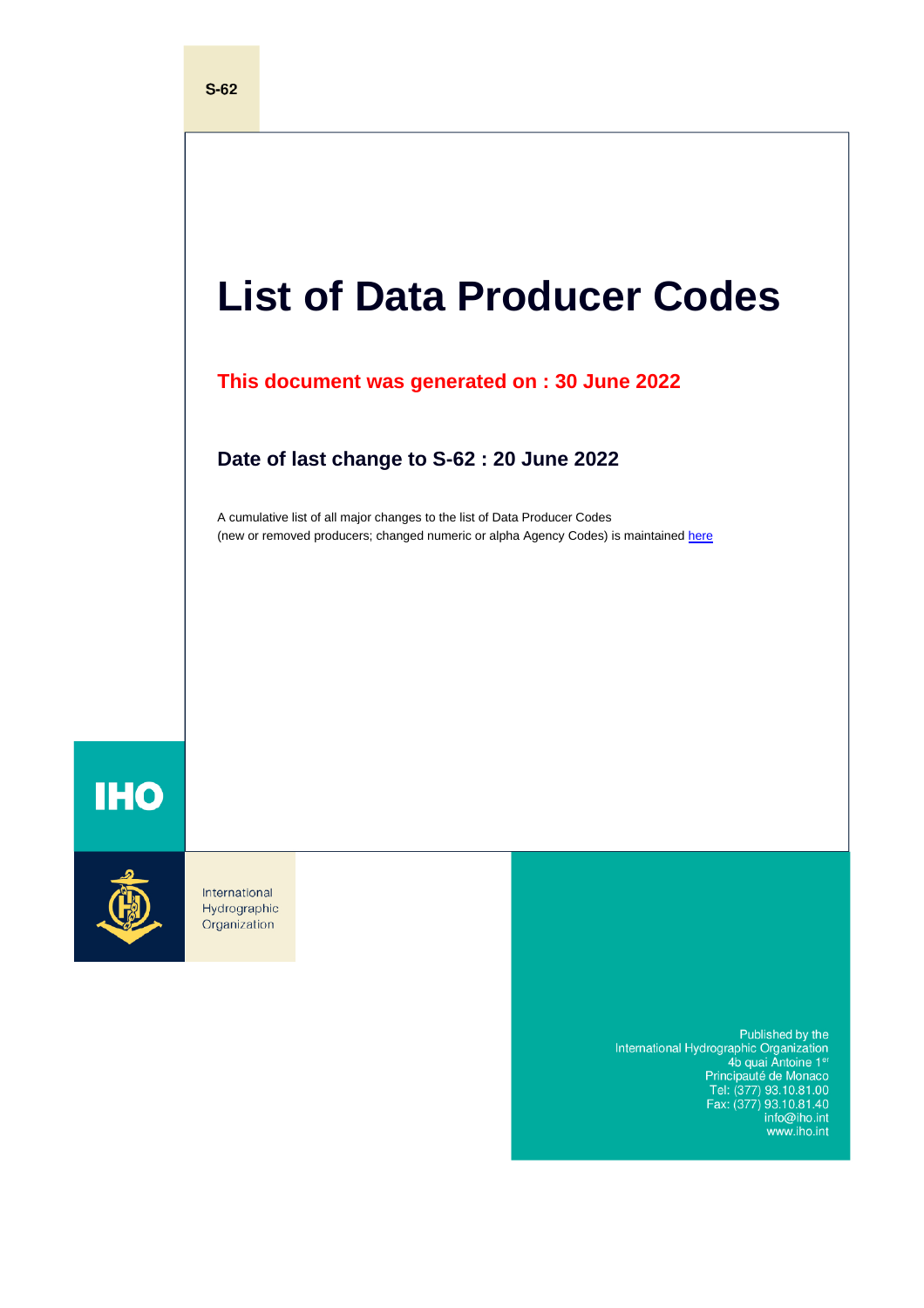#### **Foreword**

A list of ENC producer agency codes was originally published in November 1996 as Annex A to S-57 Appendix A, under the title "IHO Codes for Producing Agencies". Because the list of producer codes is liable to revision more frequently than the S-57 standard, it was subsequently decided to publish the list of ENC producer codes in a stand-alone IHO publication S-62 - List of Data Producer Codes. After the publication of IHO S-100 and the associated S-100 Geospatial Information Registry, it was decided to manage and maintain all producer codes in data producer code registers within the registry. The data producer code register is divided into a main register for producer codes allocated to States or groups of States for the production of officially authorised nautical products meeting the requirements of marine navigation as laid down in the Convention on the Safety of Life at Sea (SOLAS) Chapter V, and a supplementary register for producer codes allocated to other organisations and entities. Most of the producer codes in the supplementary register were previously maintained on the Open ECDIS Forum.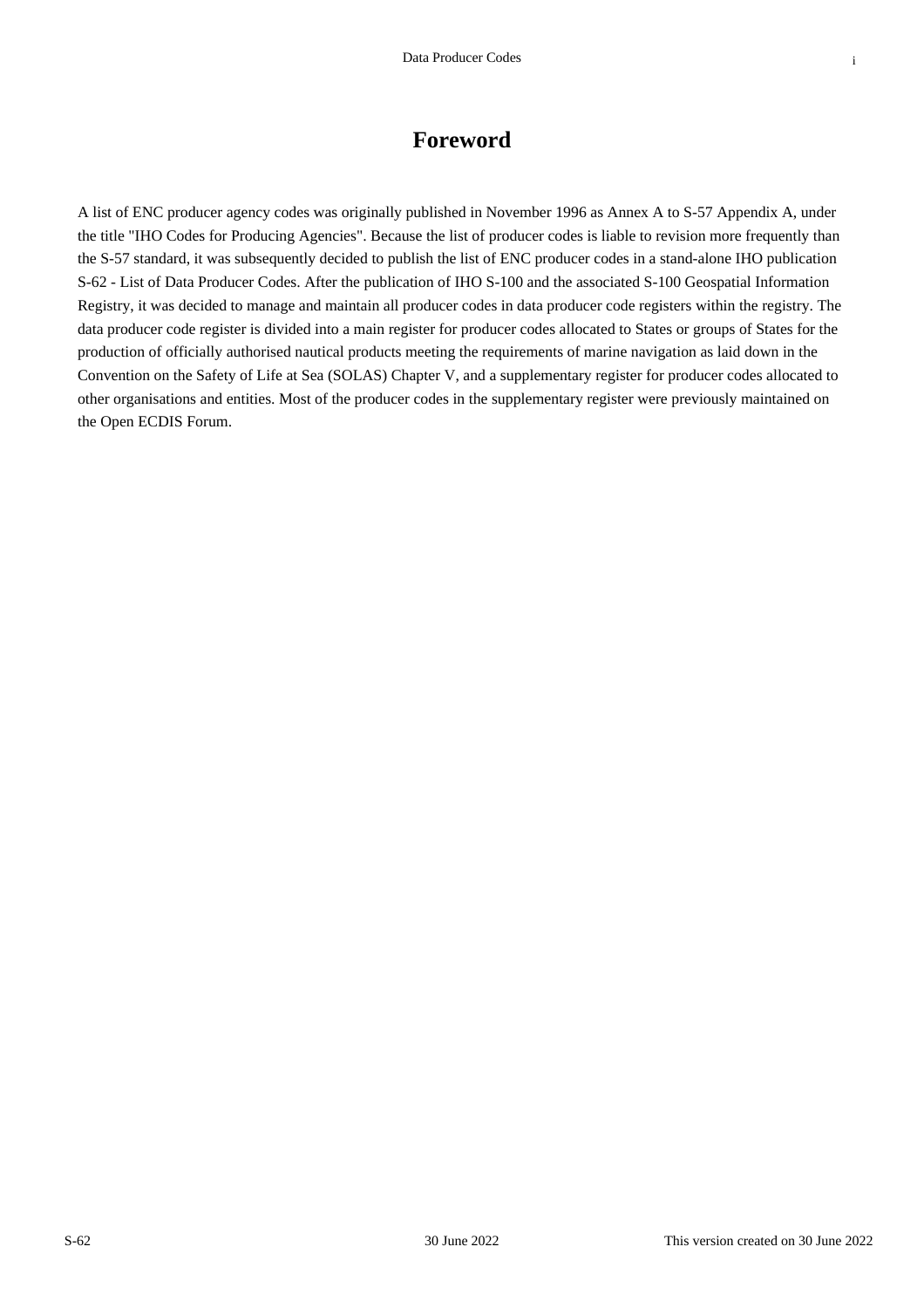#### TABLE OF CONTENTS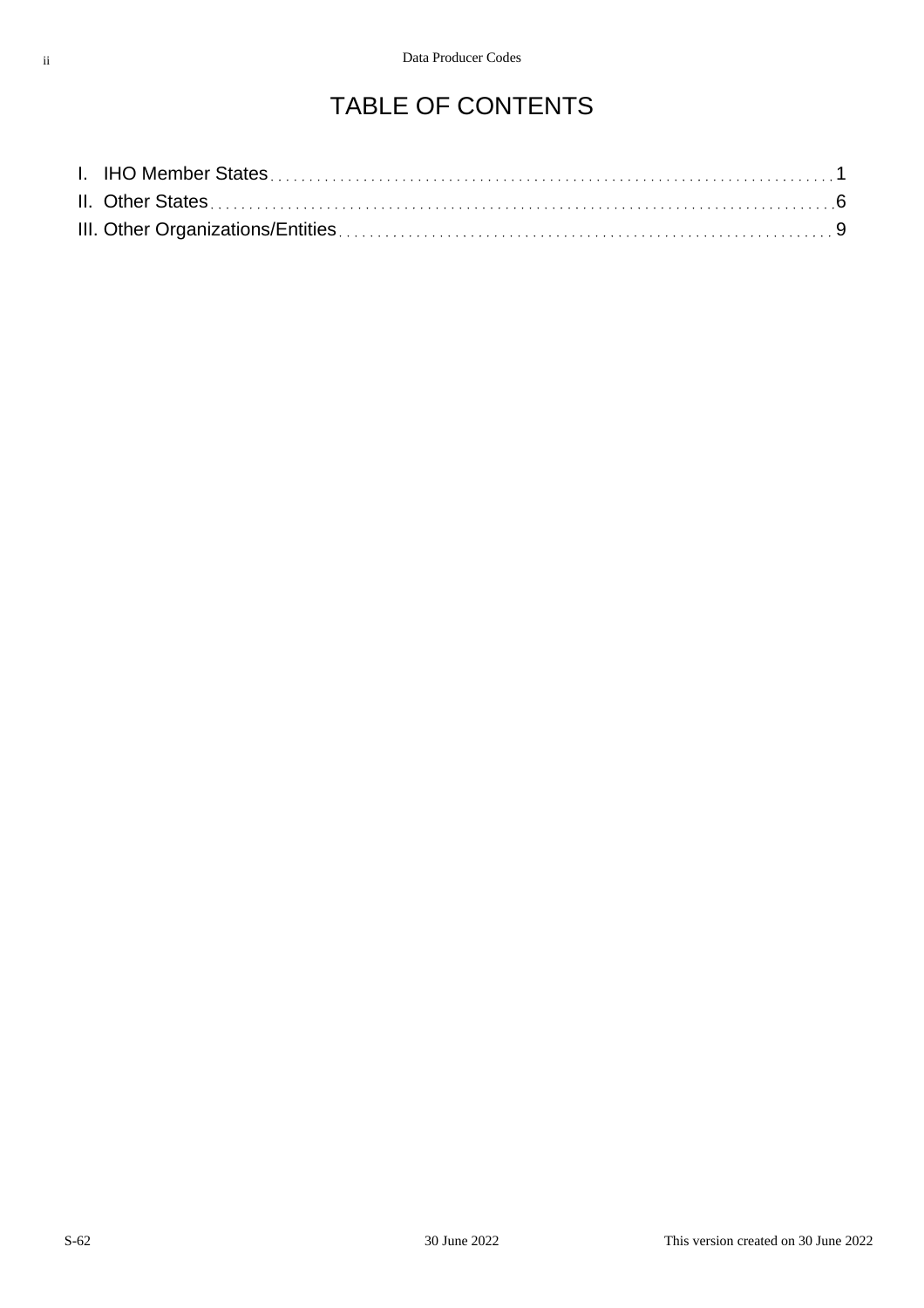#### I. IHO Member States

| <b>Country Name</b>  | Country<br>Code | <b>Agency Name</b>                                                      |     | <b>Agency Codes</b> |
|----------------------|-----------------|-------------------------------------------------------------------------|-----|---------------------|
| Albania              | AL              | Albanian Hydrographic Service                                           | 600 | AL                  |
| Angola               | AO              | Not known                                                               | 620 | AO                  |
| Argentina            | <b>AR</b>       | Servicio de Hidrografía Naval (SHN)                                     | 1   | AR                  |
| Australia            | AU              | Australian Hydrographic Office (AHO)                                    | 10  | AU                  |
| Australia            | AU              | Australian Hydrographic Office - Defence<br>forces                      | 11  | AN                  |
| Bahrain              | <b>BH</b>       | Hydrographic Survey Office                                              | 20  | <b>BH</b>           |
| Bangladesh           | <b>BD</b>       | Hydrographic Department                                                 | 660 | <b>BD</b>           |
| Belgium              | <b>BE</b>       | MDK - Afdeling Kust - Division Coast                                    | 30  | BE                  |
| <b>Brazil</b>        | <b>BR</b>       | Directorate of Hydrography and Navigation<br>(DHN)                      | 40  | <b>BR</b>           |
| Brunei Darussalam    | <b>BN</b>       | Department of Marine                                                    | 710 | <b>BN</b>           |
| Brunei Darussalam    | <b>BN</b>       | <b>Survey Department</b>                                                | 715 | B2                  |
| Bulgaria             | <b>BG</b>       | Hidrografska Sluzhba Pri Ministerstvo Na<br>Otbranata                   | 720 | BG                  |
| Cameroon             | <b>CM</b>       | Port Autonome de Douala (PAD)                                           | 740 | <b>CM</b>           |
| Canada               | CA              | Canadian Hydrographic Service (CHS)                                     | 50  | CA                  |
| Canada               | CA              | <b>Canadian Forces</b>                                                  | 51  | C <sub>4</sub>      |
| Chile                | <b>CL</b>       | Servicio Hidrográfico y Oceanográfico de la<br>Armada (SHOA)            | 60  | CL                  |
| China                | <b>CN</b>       | Maritime Safety Administration (MSA)                                    | 70  | <b>CN</b>           |
| China                | <b>CN</b>       | The Navigation Guarantee Department of<br>The Chinese Navy Headquarters | 71  | C1                  |
| China                | <b>CN</b>       | Hong Kong Special Administrative Region                                 | 72  | C <sub>2</sub>      |
| China                | <b>CN</b>       | Macau Special Administrative Region                                     | 73  | C <sub>3</sub>      |
| Colombia             | CO              | Ministerio de Defensa Nacional                                          | 760 | $_{\rm CO}$         |
| Congo (Dem. Rep. of) | CD              | Ministère des Transports et Communications                              | 590 | CD                  |
| Croatia              | <b>HR</b>       | Hrvatski Hidrografski Institut                                          | 80  | <b>HR</b>           |
| Cuba                 | <b>CU</b>       | Oficina Nacional de Hidrografia y Geodesia                              | 90  | <b>CU</b>           |
| Cyprus               | <b>CY</b>       | Hydrographic Unit of the Department of<br><b>Lands and Surveys</b>      | 100 | <b>CY</b>           |
| Denmark              | DK              | Geodatastyrelsen (GST)                                                  | 110 | DK                  |
| Denmark              | DK              | Farvandsvaesenet                                                        | 111 | D <sub>1</sub>      |
| Denmark              | DK              | Umhvørvisstovan (Faroe Islands)                                         | 112 | D <sub>2</sub>      |
| Dominican Rep.       | DO              | Instituto Cartografico Militar                                          | 120 | DO                  |
| Ecuador              | EC              | Instituto Oceanográfico de la Armada<br>(INOCAR)                        | 130 | EC                  |
| Egypt                | EG              | Shobat al Misaha al Baharia                                             | 140 | EG                  |
| Estonia              | EE              | Estonian Transport Administration (ETA)                                 | 870 | EE                  |
| Fiji                 | FJ              | Fiji Islands Maritime Safety Administration<br>(FIMSA)                  | 150 | FJ                  |
| Finland              | FI              | <b>Finnish Transport and Communications</b><br>Agency (Traficom)        | 160 | FI                  |
| France               | <b>FR</b>       | Service Hydrographique et Océanographique<br>de la Marine (SHOM)        | 170 | <b>FR</b>           |
| Georgia              | <b>GE</b>       | State Hydrographic Service of Georgia                                   | 905 | GE                  |
| Germany              | DE              | Bundesamt für Seeschiffahrt und<br>Hydrographie (BSH)                   | 180 | DE                  |
| Ghana                | <b>GH</b>       | Ghana Ports and Harbours Authority                                      | 910 | GH                  |
| Greece               | ${\rm GR}$      | Hellenic Navy Hydrographic Service<br>(HNHS)                            | 190 | <b>GR</b>           |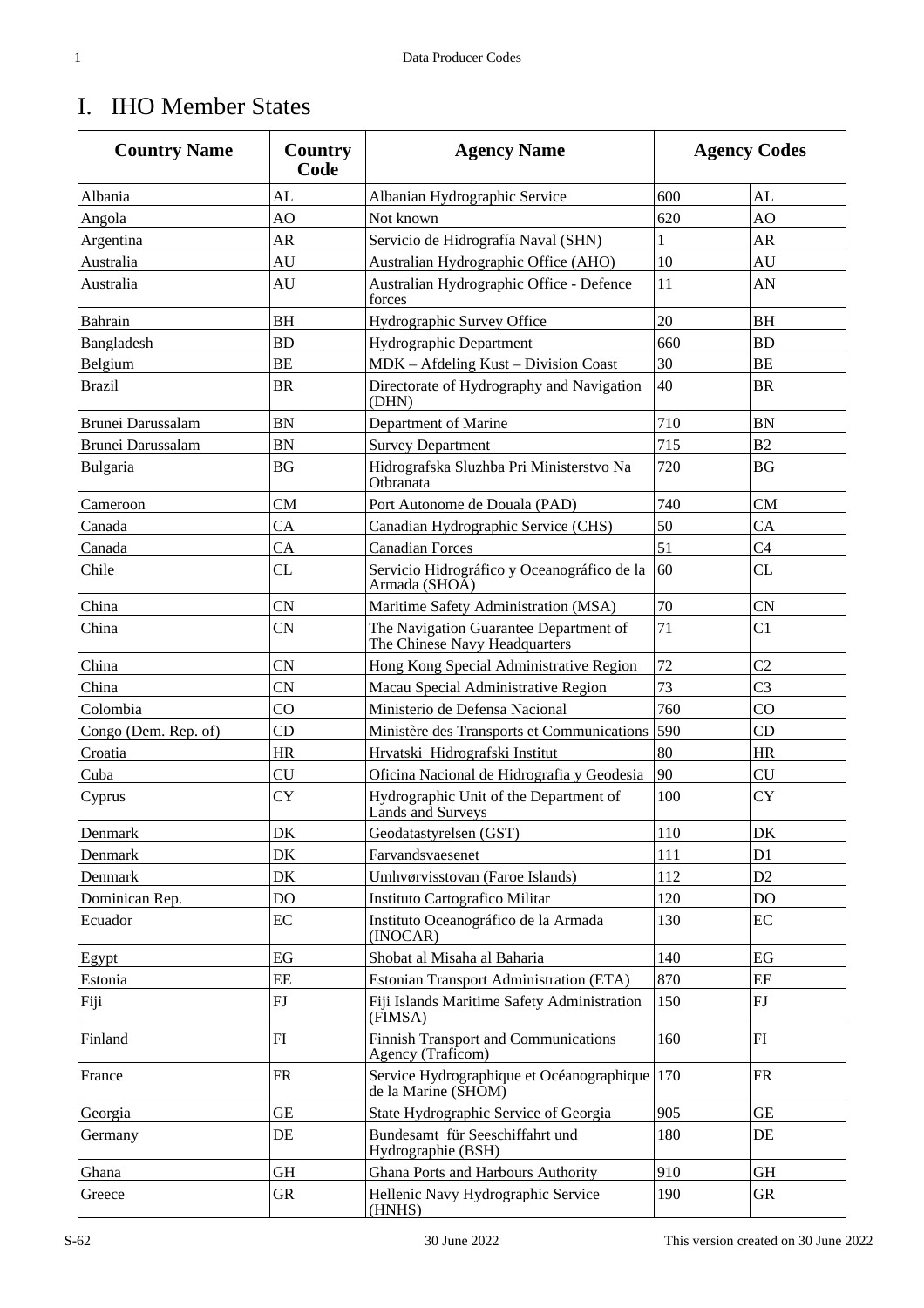| v<br>I |
|--------|
| I<br>I |
|        |
|        |

| <b>Country Name</b>  | Country<br>Code | <b>Agency Name</b>                                                                                                   |      | <b>Agency Codes</b> |
|----------------------|-----------------|----------------------------------------------------------------------------------------------------------------------|------|---------------------|
| Guatemala            | <b>GT</b>       | Ministerio de la Defensa Nacional                                                                                    | 200  | <b>GT</b>           |
| Guatemala            | <b>GT</b>       | Comisión Portuaria Nacional                                                                                          | 201  | G1                  |
| Guyana               | GY              | Maritime Administration Department<br>Hydrographic Office                                                            | 950  | GY                  |
| Iceland              | <b>IS</b>       | <b>Icelandic Coast Guard</b>                                                                                         | 210  | <b>IS</b>           |
| India                | IN              | National Hydrographic Office                                                                                         | 220  | IN                  |
| India                | IN              | <b>Indian Navy Specific</b>                                                                                          | 221  | I7                  |
| India                | IN              | Inland Waterway Authority of India                                                                                   | 222  | <b>I8</b>           |
| Indonesia            | ID              | Jawatan Hidro-Oseanografi (JANHIDROS)                                                                                | 230  | ID                  |
| Iraq                 | IQ              | Marine Department, General Company for<br><b>Iraki Ports</b>                                                         | 980  | IQ                  |
| Ireland              | IE              | Maritime Safety Directorate                                                                                          | 990  | IE                  |
| Islamic Rep. of Iran | IR              | Ports and Shipping Organization (PSO)                                                                                | 240  | <b>IR</b>           |
| Italy                | IT              | Istituto Idrografico della Marina (IIM)                                                                              | 250  | IT                  |
| Jamaica              | JM              | <b>Surveys and Mapping Division</b>                                                                                  | 1010 | JM                  |
| Japan                | <b>JP</b>       | Japan Hydrographic and Oceanographic<br>Department (JHOD)                                                            | 260  | <b>JP</b>           |
| Kenya                | KE              | Survey of Kenya, Kenya Ports Authority                                                                               | 1030 | <b>KE</b>           |
| Korea (DPR of)       | <b>KP</b>       | Hydrographic Department                                                                                              | 270  | <b>KP</b>           |
| Korea (Rep. of)      | <b>KR</b>       | Korea Hydrographic and Oceanographic<br>Agency (KHOA)                                                                | 280  | <b>KR</b>           |
| Kuwait               | <b>KW</b>       | Ministry of Communications                                                                                           | 1050 | <b>KW</b>           |
| Latvia               | LV              | Maritime Administration of Latvia                                                                                    | 1060 | LV                  |
| Lebanon              | LB              | Lebanese Navy Hydrographic Service                                                                                   | 1070 | LB                  |
| Malaysia             | MY              | National Hydrographic Centre                                                                                         | 290  | MY                  |
| Malta                | MT              | Malta Maritime Authority Ports Directorate,<br>Hydrographic Unit                                                     | 1140 | MT                  |
| Mauritius            | MU              | Ministry of Housing and Land,<br>Hydrographic Unit                                                                   | 1170 | MU                  |
| Mexico               | <b>MX</b>       | Secretaria de Marina - Armada de Mexico,<br>Direccion General Adjunta de Oceanografia,<br>Hidrografia y Meteorologia | 1180 | <b>MX</b>           |
| Monaco               | MC              | Direction des Affaires Maritimes                                                                                     | 300  | MC                  |
| Montenegro           | <b>ME</b>       | Ministry of Defence, Navy Headquarters                                                                               | 1225 | <b>ME</b>           |
| Montenegro           | <b>ME</b>       | Institute of Hydrometeorology and<br>Seismology                                                                      | 1226 | M1                  |
| Morocco              | MA              | Division Hydrographie et Cartographie<br>(DHC) de la Marine Royale                                                   | 1200 | MA                  |
| Mozambique           | <b>MZ</b>       | Instituto Nacional de Hidrografia e<br>Navegação (INAHINA)                                                           | 1210 | MZ                  |
| Myanmar              | <b>MM</b>       | Central Naval Hydrographic Depot (CNHD)                                                                              | 1220 | <b>MM</b>           |
| Netherlands          | NL              | Koninklijke Marine Dienst der Hydrografie /<br><b>CZSK</b>                                                           | 310  | NL                  |
| New Zealand          | NZ              | Land Information New Zealand (LINZ)                                                                                  | 320  | NZ                  |
| New Zealand          | NZ              | Geospatial Intelligence New Zealand                                                                                  | 321  | N <sub>3</sub>      |
| Nigeria              | NG              | Nigerian Navy Hydrographic Office                                                                                    | 330  | NG                  |
| Norway               | NO              | Norwegian Hydrographic Service                                                                                       | 340  | NO                  |
| Norway               | NO              | <b>Electronic Chart Centre</b>                                                                                       | 341  | N1                  |
| Norway               | NO              | Norwegian Defence                                                                                                    | 342  | N2                  |
| Oman                 | <b>OM</b>       | National Hydrographic Office                                                                                         | 350  | <b>OM</b>           |
| Pakistan             | PK              | Pakistan Hydrographic Department                                                                                     | 360  | PK                  |
| Papua New Guinea     | PG              | Hydrographic Division, National Maritime<br>Safety Authority (NMSA)                                                  | 370  | PG                  |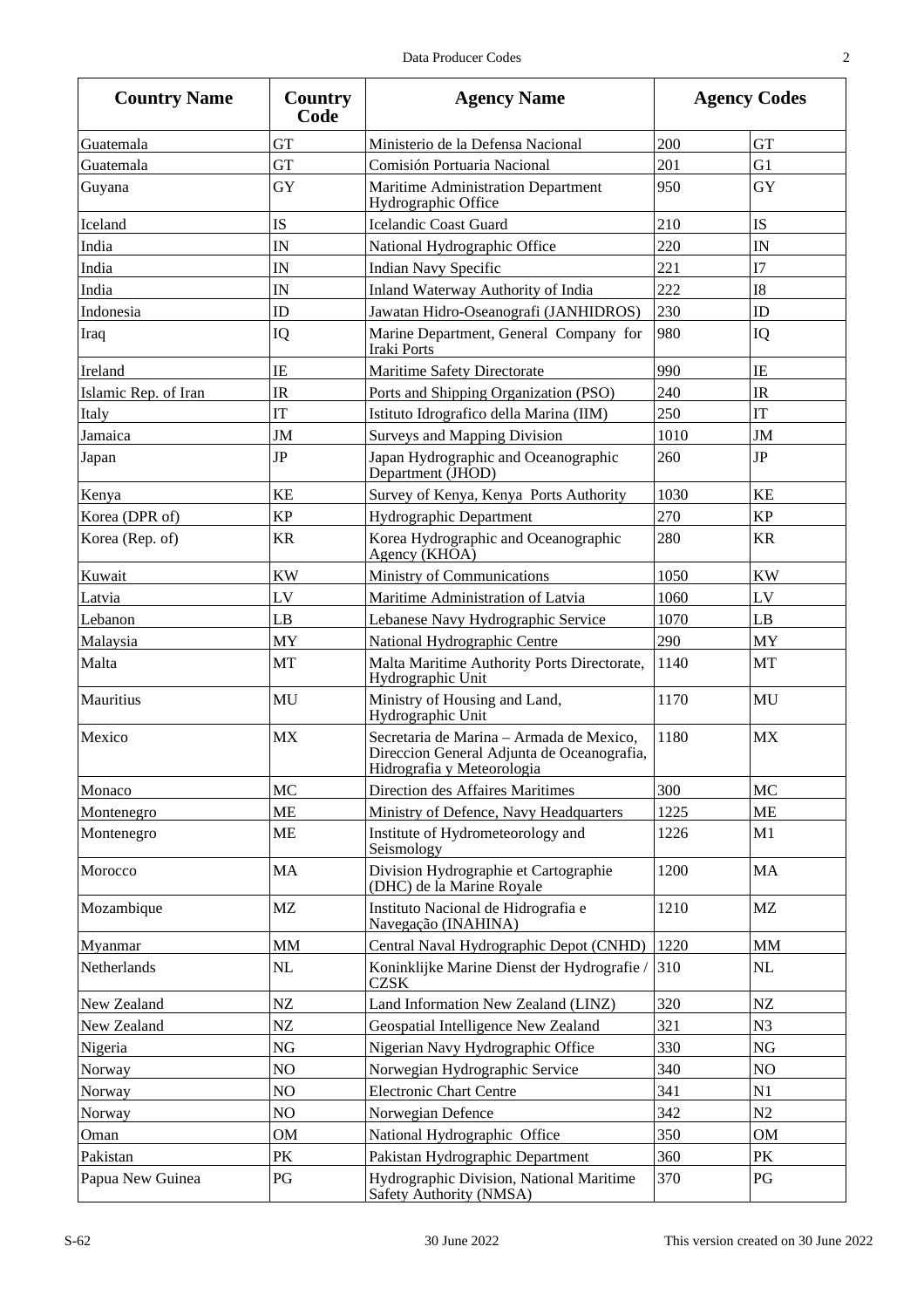| <b>Country Name</b>         | Country<br>Code | <b>Agency Name</b>                                                                                           |      | <b>Agency Codes</b> |
|-----------------------------|-----------------|--------------------------------------------------------------------------------------------------------------|------|---------------------|
| Peru                        | PE              | Dirección de Hidrografía y Navegación<br>(DHN)                                                               | 380  | PE                  |
| Philippines                 | PH              | National Mapping and Resource Information 390<br>Authority, Coast & Geodetic Survey<br>Department            |      | PH                  |
| Poland                      | <b>PL</b>       | Biuro Hydrograficzne                                                                                         | 400  | PL                  |
| Poland                      |                 | Inland Navigation Office in Szczecin (Urzad<br>Zeglugi<br>Srodladowej w Szczecinie)                          | 401  | P1                  |
| Portugal                    | PT              | Instituto Hidrografico, Portugal (IHP)                                                                       | 410  | PT                  |
| Qatar                       | QA              | Urban Planning & Development Authority,<br>Hydrographic Section                                              | 1290 | QA                  |
| Romania                     | <b>RO</b>       | Directia Hidrografica Maritima                                                                               | 1300 | <b>RO</b>           |
| <b>Russian Federation</b>   | <b>RU</b>       | Head Department of Navigation &<br>Oceanography (DNO)                                                        | 420  | <b>RU</b>           |
| <b>Russian Federation</b>   | <b>RU</b>       | Federal State Unitary Hydrographc<br>Department                                                              | 425  | R1                  |
| Samoa                       | WS              | Ministry of Transport, Marine and Shipping<br>Division                                                       | 1340 | <b>WS</b>           |
| Saudi Arabia                | <b>SA</b>       | General Directorate of Military Survey<br>(GDMS)                                                             | 1360 | <b>SA</b>           |
| Saudi Arabia                | <b>SA</b>       | General Commission for Survey (GCS)                                                                          | 1365 | S <sub>1</sub>      |
| Serbia                      | <b>RS</b>       | Direkcija Za Unutrašnje Plovne Puteve                                                                        | 580  | <b>RS</b>           |
| Seychelles                  | <b>SC</b>       | Hydrographic and Topographic Brigade of<br>the Seychelles                                                    | 1380 | <b>SC</b>           |
| Singapore                   | SG              | Hydrographic Department, Maritime and<br>Port Authority (MPA)                                                | 430  | SG                  |
| Slovenia                    | SI              | Ministry of Transport Maritime Office                                                                        | 1400 | SI                  |
| Solomon Islands             | SB              | Solomon Islands Maritime Safety<br>Administration (SIMSA)                                                    | 1410 | SB                  |
| South Africa (Rep. of)      | ZA              | South African Navy Hydrographic Office<br>(SANHO)                                                            | 440  | ZA                  |
| Spain                       | ES              | Instituto Hidrográfico de la Marina (IHM)                                                                    | 450  | ES                  |
| Sri Lanka                   | LK              | National Hydrographic Office, National<br><b>Aquatic Resources Research and</b><br>Development Agency (NARA) | 460  | LK                  |
| Suriname                    | <b>SR</b>       | Maritieme Autoriteit Suriname (MAS)                                                                          | 470  | <b>SR</b>           |
| Sweden                      | <b>SE</b>       | Sjöfartsverket, Swedish Maritime<br>Administration                                                           | 480  | <b>SE</b>           |
| Syrian Arab Republic        | SY              | <b>General Directorate of Ports</b>                                                                          | 490  | SY                  |
| Thailand                    | TH              | Hydrographic Department, Royal Thai Navy                                                                     | 500  | TH                  |
| Tonga                       | TO              | <b>Tonga Defence Services</b>                                                                                | 505  | TO                  |
| Trinidad & Tobago           | TT              | Trinidad & Tobago Hydrographic Unit                                                                          | 510  | TT                  |
| Tunisia                     | <b>TN</b>       | Service Hydrographique et Océanographique<br>(SHO), Armée de Mer                                             | 1470 | TN                  |
| Turkey                      | TR              | Seyir, Hidrografi ve Osinografi Dairesi<br>Baskanligi, Office of Navigation,<br>Hydrography and Oceanography | 520  | <b>TR</b>           |
| UK                          | <b>GB</b>       | United Kingdom Hydrographic Office                                                                           | 540  | <b>GB</b>           |
| Ukraine                     | <b>UA</b>       | State Hydrographic Service of Ukraine                                                                        | 1490 | <b>UA</b>           |
| <b>United Arab Emirates</b> | AE              | Ministry of Communications                                                                                   | 530  | AE                  |
| Uruguay                     | <b>UY</b>       | Oceanographic, Hydrographic and<br>Meteorological Service of the Uruguayan<br>Navy                           | 560  | <b>UY</b>           |
| <b>USA</b>                  | <b>US</b>       | Office of Coast Survey, National Ocean<br>Service, National Oceanic and Atmospheric<br>Administration (NOS)  | 550  | <b>US</b>           |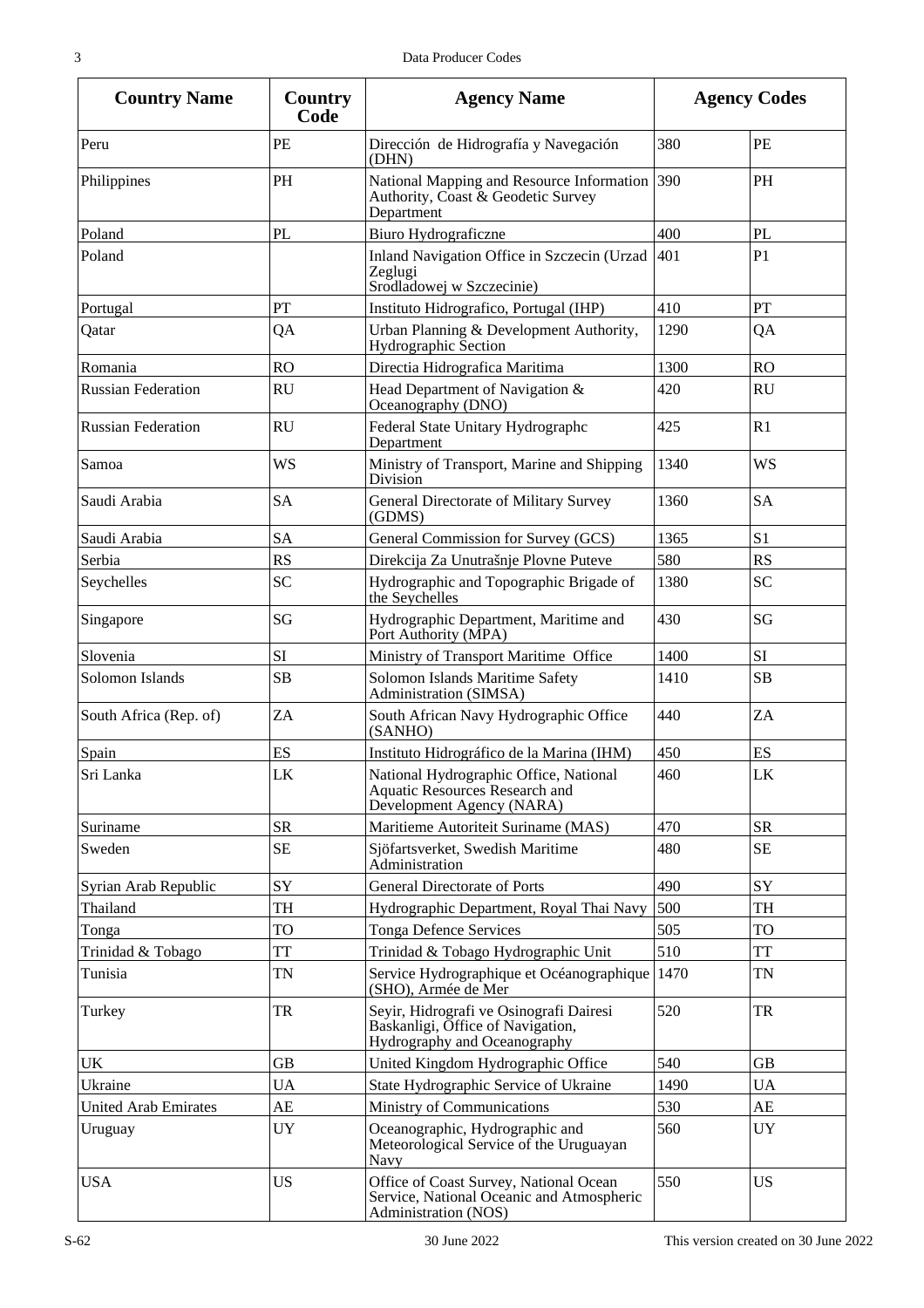| <b>Country Name</b> | Country<br>Code | <b>Agency Name</b>                                                                   |      | <b>Agency Codes</b> |
|---------------------|-----------------|--------------------------------------------------------------------------------------|------|---------------------|
| <b>USA</b>          | US.             | National Geospatial-Intelligence Agency<br>Department of Defense (NGA)               | 551  | U <sub>1</sub>      |
| <b>USA</b>          | US.             | Commander, Naval Meteorology and<br>Oceanography Command (CNMOC)                     | 552  | U <sub>2</sub>      |
| <b>USA</b>          | US              | U.S. Army Corps of Engineers (USACE)                                                 | 553  | U3                  |
| <b>USA</b>          | US.             | National Geospatial-Intelligence Agency<br>Department of Defense (NGA)               | 554  | U4                  |
| Vanuatu             | VU              | Vanuatu Hydrographic Unit                                                            | 1500 | VU                  |
| Venezuela           | VE              | Commandancia General de la Armada.<br>Dirección de Hidrografía y Navegación<br>(DHN) | 570  | VE                  |
| Viet Nam            | VN              | Viet Nam Maritime People's Navy                                                      | 1510 | VN                  |
| Viet Nam            | VN              | Viet Nam Maritime Safety-North (VMS-N)                                               | 1511 | V1                  |
| Viet Nam            | VN              | Viet Nam Maritime Safety-South (VMS-S)                                               | 1512 | V2                  |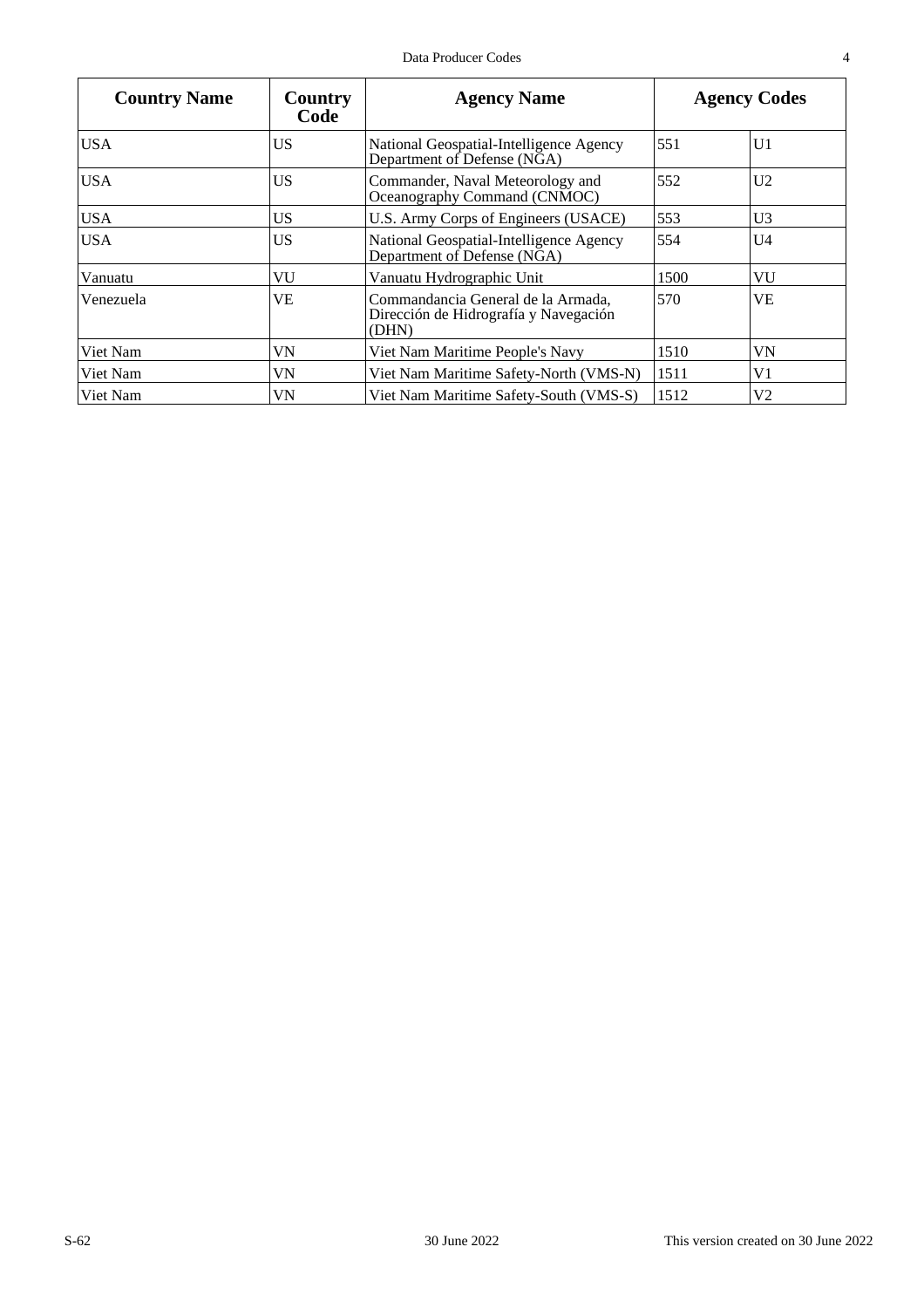#### II. Other States

| <b>Country Name</b>           | Country<br>Code | <b>Agency Name</b>                                                                                                      |      | <b>Agency Codes</b> |
|-------------------------------|-----------------|-------------------------------------------------------------------------------------------------------------------------|------|---------------------|
|                               |                 | International Hydrographic Organization<br>(THO)                                                                        | 1810 | AA                  |
|                               |                 | Co-operating Hydrographic Offices in the<br>Malacca and Singapore Straits (Indonesia,<br>Japan, Malaysia and Singapore) | 2010 | <b>MS</b>           |
|                               |                 | East Asia Hydrographic Commission<br>(EAHC)                                                                             | 2040 | EA                  |
| Anguilla                      | AI              | Ministry of Infrastructure, Communications<br>& Utilities                                                               | 625  | AI                  |
| Antigua and Barbuda           | AG              | Antigua and Barbuda Port Authority                                                                                      | 630  | AG                  |
| Aruba                         | AW              | Netherlands ENC charting responsibility                                                                                 | 640  | AW                  |
| Azerbaijan                    | AZ              | Azerbaijan Navy                                                                                                         | 645  | AZ                  |
| <b>Bahamas</b>                | <b>BS</b>       | Port Department, Ministry of Transport and<br>Aviation                                                                  | 650  | <b>BS</b>           |
| <b>Barbados</b>               | <b>BB</b>       | <b>Barbados Port Inc</b>                                                                                                | 670  | <b>BB</b>           |
| Belize                        | BZ              | <b>Belize Port Authority</b>                                                                                            | 680  | <b>BZ</b>           |
| Benin                         | <b>BJ</b>       | Direction Générale du Port Autonome de<br>Cotonou                                                                       | 690  | <b>BJ</b>           |
| Bermuda                       | <b>BM</b>       | Ministry of Works, Engineering and<br>Housing                                                                           | 695  | <b>BM</b>           |
| Bolivia                       | <b>BO</b>       | Servicio Nacional de Hidrografia Naval<br>de Bolivia                                                                    | 700  | <b>BO</b>           |
| <b>British Virgin Islands</b> | VG              | Chief Minister's Office                                                                                                 | 705  | VG                  |
| Cambodia                      | KH              | Service de l'Hydrologie et des grands<br>barrages                                                                       | 730  | KH                  |
| Cape Verde                    | CV              | Instituto Marityimo e Portuário (IMP)                                                                                   | 750  | <b>CV</b>           |
| Comoros                       | KM              | Not Known                                                                                                               | 770  | <b>KM</b>           |
| Congo (Rep. of)               | CG              | Port Autonome de Pointe Noire                                                                                           | 780  | CG                  |
| Cook Islands                  | <b>CK</b>       | Maritime Division, Ministry of Tourism and<br>Transport                                                                 | 790  | <b>CK</b>           |
| Costa-Rica                    | CR              | Instituto Geografico Nacional (IGN)                                                                                     | 800  | CR                  |
| Côte d'Ivoire                 | CI              | Direction Générale du Port Autonome<br>d'Abidjan                                                                        | 810  | CI                  |
| Djibouti                      | DJ              | Ministère de l'Equipement et des<br><b>Transports, Direction des Affaires Maritimes</b>                                 | 820  | DJ                  |
| Dominica                      | <b>DM</b>       | Not known                                                                                                               | 830  | DM                  |
| El Salvador                   | SV              | Gerente de Geodesia, Centro Nacional de<br>Registros, Instituto Geografico y del<br>Catastro Nacional                   | 840  | SV                  |
| <b>Equatorial Guinea</b>      | GQ              | Ministry of Transportation and Civil<br>Aviation                                                                        | 850  | GQ                  |
| Eritrea                       | ER              | Department of Marine Transport                                                                                          | 860  | ER                  |
| Ethiopia                      | ET              | Ministry of Transport and Communications<br>Marine Transport Authority                                                  | 880  | ET                  |
| Gabon                         | GA              | Direction Générale de la Marine Marchande                                                                               | 890  | GA                  |
| Gambia                        | GM              | Gambia Ports Authority                                                                                                  | 900  | <b>GM</b>           |
| Grenada                       | GD              | <b>Grenada Ports Authority</b>                                                                                          | 920  | GD                  |
| Guinea                        | <b>GN</b>       | Port Autonome de Conakry                                                                                                | 930  | <b>GN</b>           |
| Guinea-Bissau                 | <b>GW</b>       | Administração dos Portos da Guiné-Bissau                                                                                | 940  | <b>GW</b>           |
| Haiti                         | HT              | Service Maritime et de Navigation d'Haïti                                                                               | 960  | HT                  |
| Honduras                      | HN              | Empresa Nacional Portuaria                                                                                              | 970  | HN                  |
| Israel                        | ${\rm IL}$      | Administration of Shipping and Ports                                                                                    | 1000 | $\rm IL$            |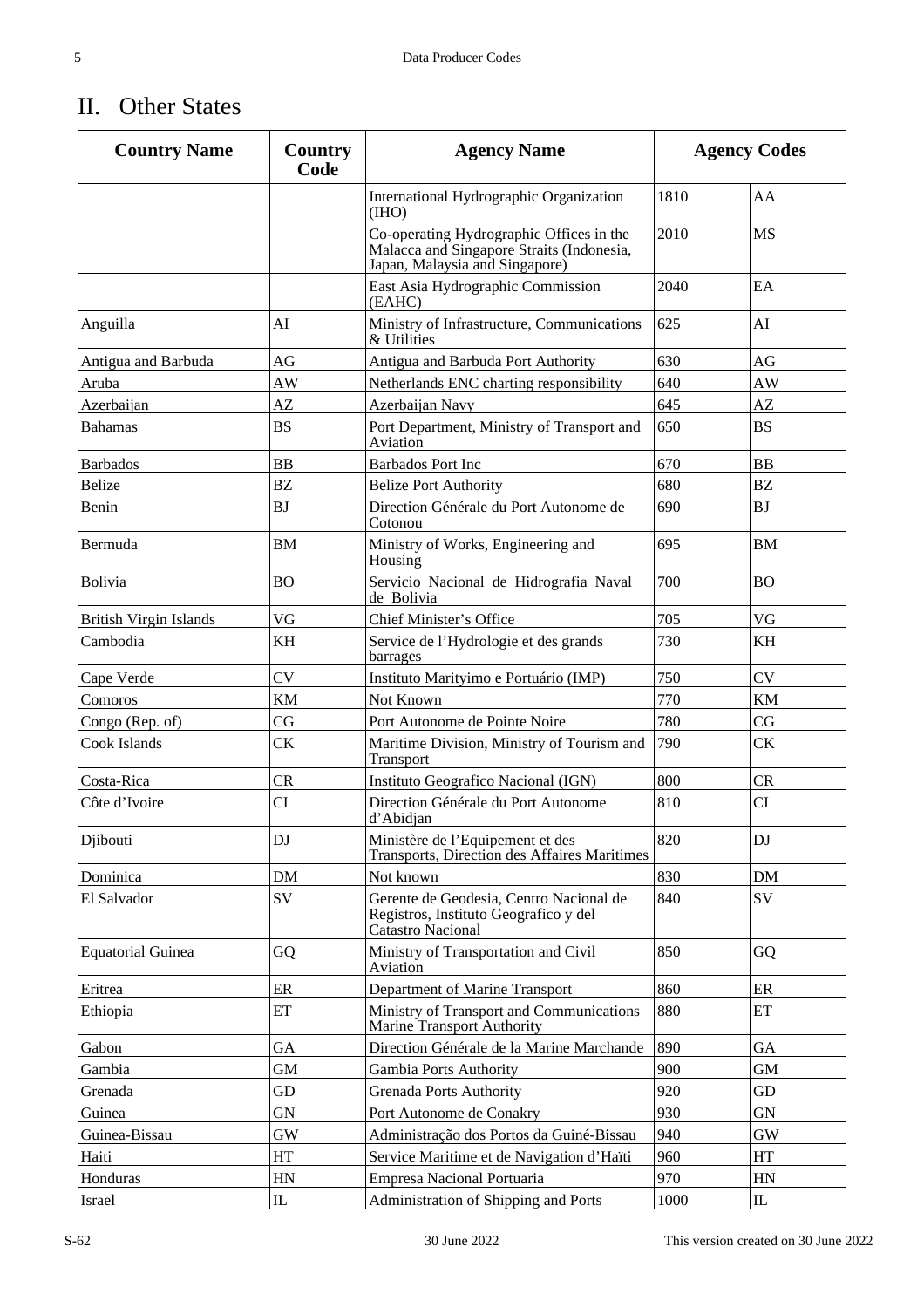| ۰<br>n. | ٠           |
|---------|-------------|
|         |             |
|         |             |
|         |             |
| ć<br>×  | I<br>I<br>٧ |

| <b>Country Name</b>                 | Country<br>Code | <b>Agency Name</b>                                                                                                                                  |      | <b>Agency Codes</b> |
|-------------------------------------|-----------------|-----------------------------------------------------------------------------------------------------------------------------------------------------|------|---------------------|
| <b>Israel</b>                       | IL              | Survey of Israel                                                                                                                                    | 1001 | I <sub>1</sub>      |
| Israel                              | $\mathbf{I}$    | <b>Israel Navy</b>                                                                                                                                  | 1002 | I2                  |
| Jordan                              | <b>JO</b>       | The Ports Corporation, Jordan                                                                                                                       | 1020 | <b>JO</b>           |
| Kiribati                            | KI              | Ministry of Transport and Communications                                                                                                            | 1040 | KI                  |
| Liberia                             | LR              | Ministry of Lands, Mines and Energy                                                                                                                 | 1080 | LR                  |
| Libyan Arab Jamahiriya              | LY              | Not known                                                                                                                                           | 1090 | LY                  |
| Lithuania                           | LT              | Lithuanian Maritime Safety Administration                                                                                                           | 1100 | LT                  |
| Madagascar                          | MG              | Institut Géographique et Hydrographique<br>National                                                                                                 | 1110 | MG                  |
| Malawi                              | <b>MW</b>       | Hydrographic Survey Unit                                                                                                                            | 1120 | <b>MW</b>           |
| Malawi                              | <b>MW</b>       | Marine Department                                                                                                                                   | 1121 | M <sub>2</sub>      |
| Maldives                            | MV              | Department of Information and Broadcasting                                                                                                          | 1130 | MV                  |
| Marshall Islands                    | <b>MH</b>       | Ministry of Resources and Development                                                                                                               | 1150 | <b>MH</b>           |
| Mauritania                          | <b>MR</b>       | Ministère de la Défense Nationale                                                                                                                   | 1160 | <b>MR</b>           |
| Micronesia (Federated States<br>of) | FM              | Not known                                                                                                                                           | 1190 | <b>FM</b>           |
| Montserrat                          | <b>MS</b>       | <b>Montserrat Port Authority</b>                                                                                                                    | 1197 | M <sub>3</sub>      |
| Namibia                             | <b>NA</b>       | Ministry of Works, Transports and<br>Communications                                                                                                 | 1230 | <b>NA</b>           |
| Nauru                               | <b>NR</b>       | Nauru Phosphate Corporation                                                                                                                         | 1240 | <b>NR</b>           |
| Nicaragua                           | NI              | Ministero de la Presidencia, Instituto<br>Nicaragüense de Estudios Territoriales,<br>Dirección de Recursos Hídricos,<br>Departamento de Hidrografía | 1250 | NI                  |
| Niue                                | <b>NU</b>       | Lands and Survey Division                                                                                                                           | 1255 | NU                  |
| Palau                               | PW              | <b>Bureau of Domestic Affairs</b>                                                                                                                   | 1260 | <b>PW</b>           |
| Panama                              | PA              | Autoridad Maritima de Panama                                                                                                                        | 1270 | PA                  |
| Paraguay                            | PY              | Fuerzas Armadas de la Nacion, Armada<br>Paraguaya, Comando de apoyo de combate                                                                      | 1280 | PY                  |
| Saint Kitts and Nevis               | KN              | St. Christopher Air and Sea Ports Authority,<br>Maritime Division                                                                                   | 1310 | KN                  |
| Saint Lucia                         | LC              | Saint Lucia Air and Sea Ports Authority,<br>Division of Maritime Affairs                                                                            | 1320 | LC                  |
| Saint Vincent and the<br>Grenadines | <b>VC</b>       | Ministry of Communications and Works                                                                                                                | 1330 | <b>VC</b>           |
| Sao Tome and Principe               | <b>ST</b>       | Not known                                                                                                                                           | 1350 | ${\cal S}{\cal T}$  |
| Senegal                             | SN              | Service de sécurité maritime du Sénégal,<br>Port autonome de Dakar                                                                                  | 1370 | SN                  |
| Sierra Leone                        | <b>SL</b>       | Sierra Leone Maritime Administration,<br>Sierra Leone Ports Authority                                                                               | 1390 | <b>SL</b>           |
| Somalia                             | <b>SO</b>       | Somali Hydrographic Office                                                                                                                          | 1420 | <b>SO</b>           |
| Sudan                               | <b>SD</b>       | <b>Survey Department</b>                                                                                                                            | 1430 | <b>SD</b>           |
| Tanzania                            | TZ              | Hydrographic Surveys Section, Surveys and<br>Mapping Division, Ministry of Lands,<br>Housing and Human Settlements<br>Development                   | 1440 | TZ                  |
| Tanzania                            | <b>TZ</b>       | Tanzania Ports Authority (TPA)                                                                                                                      | 1441 | T1                  |
| The Cayman Islands                  | KY              | Governor's Office                                                                                                                                   | 755  | KY                  |
| Togo                                | TG              | University of Lome, Research Department                                                                                                             | 1450 | TG                  |
| Tokelau                             | TK              | Not known                                                                                                                                           | 1460 | TK                  |
| Turks & Caicos Islands              | TC              | Governor's Office                                                                                                                                   | 1475 | TC                  |
| Tuvalu                              | TV              | Ministry of Labour, Works and<br>Communications                                                                                                     | 1480 | TV                  |
| Uganda                              | <b>UG</b>       | <b>Commissioner for Transport Regulation</b>                                                                                                        | 1485 | <b>UG</b>           |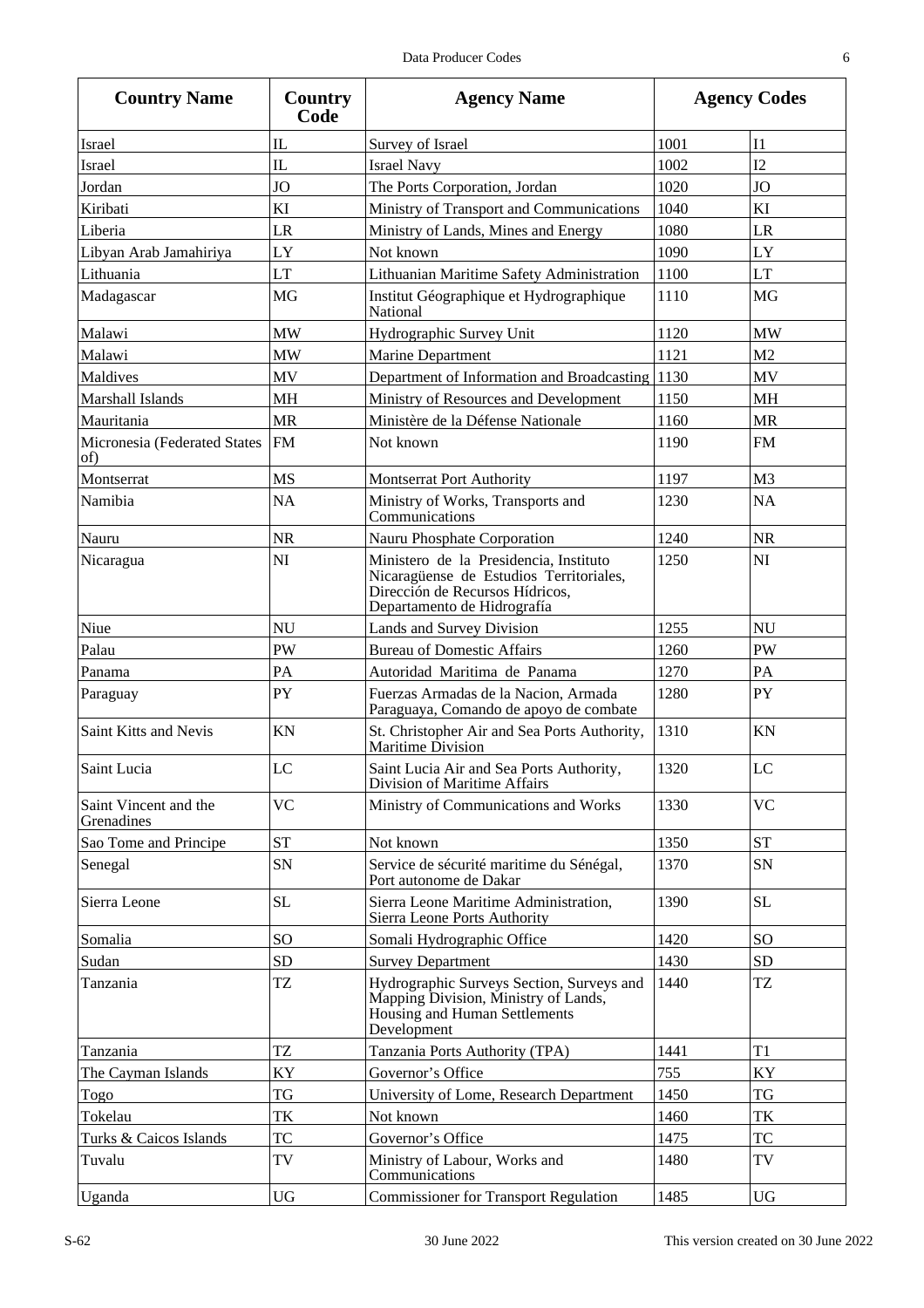| <b>Country Name</b> | Country<br>Code | <b>Agency Name</b>                                                          | <b>Agency Codes</b> |  |
|---------------------|-----------------|-----------------------------------------------------------------------------|---------------------|--|
| Yemen               | YE              | Ministry of Transport, Yemen Ports<br>Authority, Maritime Affairs Authority | 1520                |  |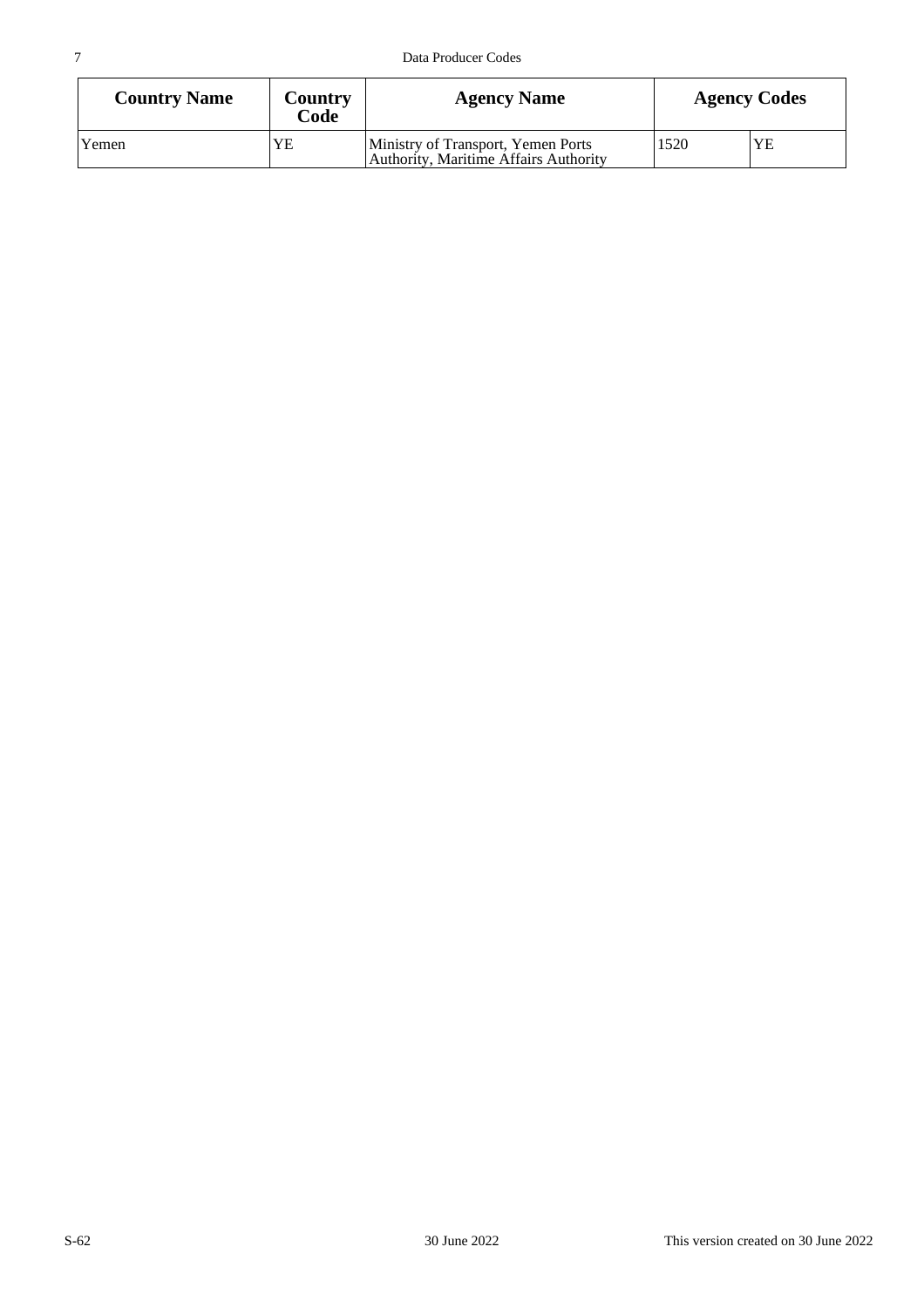### III. Other Organizations/Entities

| <b>Agency Name</b>                                                           | <b>Agency Codes</b> |                |  |
|------------------------------------------------------------------------------|---------------------|----------------|--|
| UKHO test and sample datasets                                                | $\boldsymbol{0}$    | 1B             |  |
| <b>Antarctic Treaty Consultative Committee</b>                               | 1600                | QM             |  |
| <b>International Radio Consultative Committee</b>                            | 1610                | QN             |  |
| <b>Comite International Radio-Maritime</b>                                   | 1620                | Q <sub>O</sub> |  |
| IHO Data Centre for Digital Bathymetry                                       | 1630                | QP             |  |
| Digital Geographic Information Working Group                                 | 1640                | QQ             |  |
| <b>European Communities Commission</b>                                       | 1650                | QR             |  |
| <b>European Harbour Masters Association</b>                                  | 1660                | QS             |  |
| Food and Agriculture Organization                                            | 1670                | QT             |  |
| Federation Internationale des Geometres                                      | 1680                | QU             |  |
| <b>International Atomic Energy Agency</b>                                    | 1690                | QV             |  |
| International Association of Geodesy                                         | 1700                | QW             |  |
| International Association of Institutes of Navigation                        | 1710                | QX             |  |
| International Association of Lighthouse Authorities                          | 1720                | QY             |  |
| International Association of Ports and Harbours                              | 1730                | QZ             |  |
| International Cartographic Association                                       | 1740                | XA             |  |
| <b>International Cable Protection Committee</b>                              | 1750                | <b>XB</b>      |  |
| <b>International Chamber of Shipping</b>                                     | 1760                | <b>XC</b>      |  |
| International Commission for the Scientific Exploration of the Mediterranean | 1770                | <b>XD</b>      |  |
| International Council of Scientific Unions                                   | 1780                | <b>XE</b>      |  |
| <b>International Electrotechnical Commission</b>                             | 1790                | <b>XF</b>      |  |
| <b>International Geographical Union</b>                                      | 1800                | <b>XG</b>      |  |
| <b>International Maritime Academy</b>                                        | 1820                | <b>XH</b>      |  |
| International Maritime Organization                                          | 1830                | XI             |  |
| International Maritime Satellite Organization                                | 1840                | XJ             |  |
| Intergovernmental Oceanographic Commission                                   | 1850                | XK             |  |
| International Organization for Standardization                               | 1860                | XL             |  |
| International Society for Photogrammetry and Remote Sensing                  | 1870                | XM             |  |
| International Telecommunication Union                                        | 1880                | XN             |  |
| International Union of Geodesy and Geophysics                                | 1890                | X <sub>O</sub> |  |
| <b>International Union of Surveying and Mapping</b>                          | 1900                | XP             |  |
| Oil Companies International Marine Forum                                     | 1910                | <b>XQ</b>      |  |
| Pan American Institute of Geography and History                              | 1920                | <b>XR</b>      |  |
| Radio Technical Commission for Maritime Services                             | 1930                | XS             |  |
| Scientific Commission on Antarctic Research                                  | 1940                | <b>XT</b>      |  |
| The Hydrographic Society                                                     | 1950                | XU             |  |
| World Meteorological Organization                                            | 1960                | XV             |  |
| United Nations, Office for Ocean Affairs and Law of the Sea                  | 1970                | XW             |  |
| PRIMAR - European ENC Coordinating Centre                                    | 2020                | PM             |  |
| International Centre for ENC (IC-ENC)                                        | 2030                | IC             |  |
| <b>BMT ARGOSS Ltd</b>                                                        | 3817                | 0M             |  |
| OpenSeaMap.Org                                                               | 3878                | 0S             |  |
| Naval Meteorological &Oceanographic Office, R.O.C. Taiwan                    | 3879                | 0T             |  |
| <b>ARAMCO</b>                                                                | 6682                | 1A             |  |
| <b>CARIS</b>                                                                 | 7196                | 1 <sup>C</sup> |  |
| Amt fuer Geoinformationswesen der Bundeswehr                                 | 7453                | 1D             |  |
| <b>TerraNautical Data</b>                                                    | 7710                | 1E             |  |
| Force Technology, Danish Maritime Institute                                  | 7967                | $1\mathrm{F}$  |  |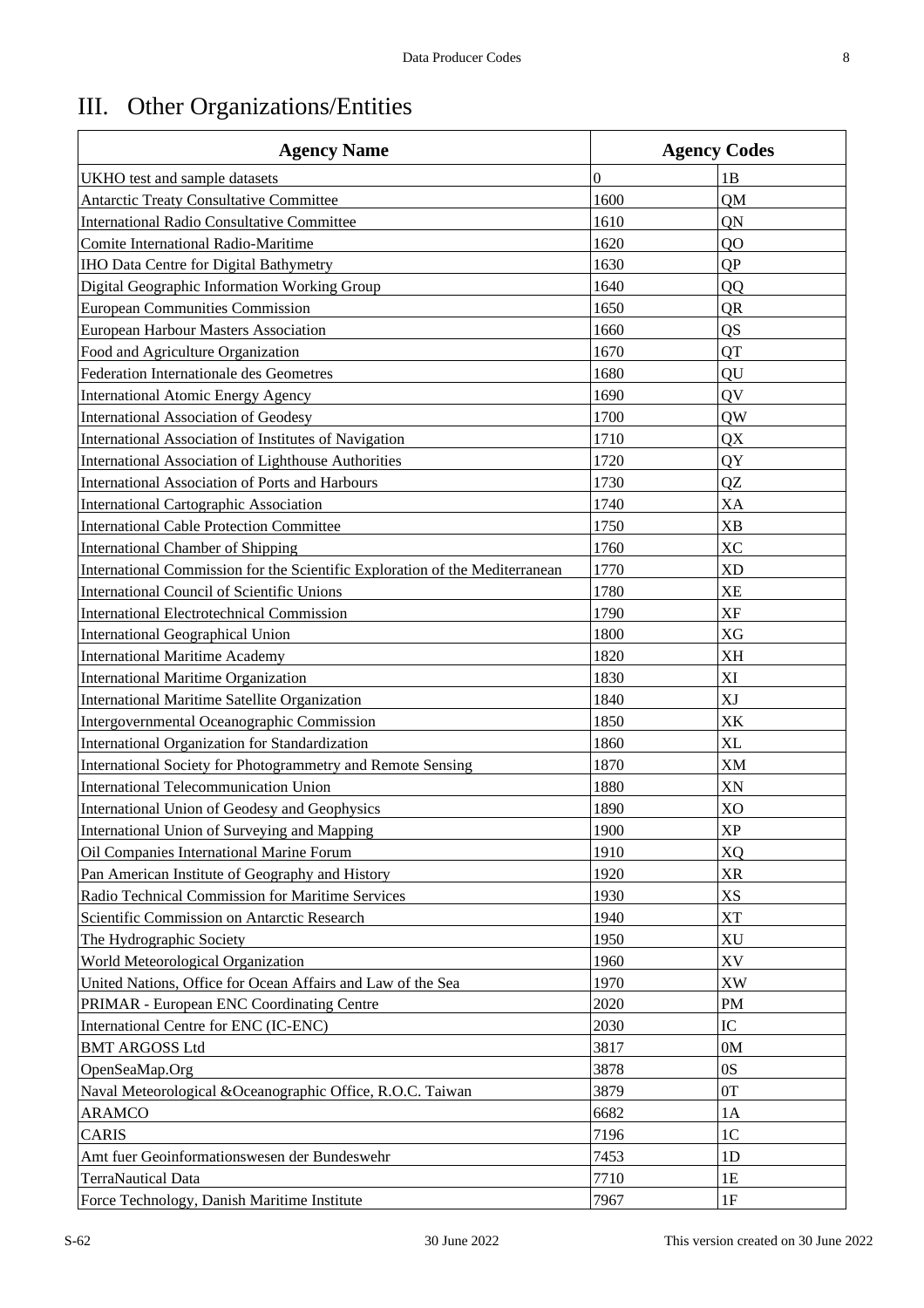| <b>Agency Name</b>                                                    | <b>Agency Codes</b> |                |  |
|-----------------------------------------------------------------------|---------------------|----------------|--|
| <b>OVF</b> (General Directorate of Water Management)                  | 7969                | 1H             |  |
| Navionics S.p.A.                                                      | 7970                | 1I             |  |
| Navionics test and sample datasets                                    | 7971                | 1J             |  |
| Kingway Technology Co                                                 | 7972                | 1K             |  |
| Laser-Scan Ltd                                                        | 7973                | 1L             |  |
| Channel of Moscow                                                     | 7974                | 1M             |  |
| Nautical Data International, Inc.                                     | 7975                | 1 <sub>N</sub> |  |
| Offshore Systems Ltd.                                                 | 7976                | 1 <sub>O</sub> |  |
| Port Of London Authority                                              | 7977                | 1P             |  |
| <b>Quality Positioning Services</b>                                   | 7978                | 1Q             |  |
| Rijkswaterstaat                                                       | 7979                | 1R             |  |
| <b>Austrian Supreme Shipping Authority</b>                            | 7980                | 1S             |  |
| UKHO - private production                                             | 7981                | 1T             |  |
| ENC Center, National Taiwan Ocean University                          | 7982                | 1 <sub>U</sub> |  |
| The Volga-Baltic State Territorial Department for Waterways           | 7983                | 1V             |  |
| Wasser- und Schiffahrtsverwaltung des Bundes - Direktion SW           | 7984                | 1W             |  |
| Noorderzon Software                                                   | 7985                | 1X             |  |
| Tér-Team Ltd., Budapest                                               | 7986                | 1Y             |  |
| JS Co Geocentre-Consulting, Moscow                                    | 7987                | 1Z             |  |
| Azienda Regionale Navigazione Interna (ARNI)                          | 10794               | 2A             |  |
| Bundesanstalt für Wasserbau, Karlsruhe                                | 11051               | 2B             |  |
| <b>IIC</b> Technologies                                               | 11308               | 2C             |  |
|                                                                       |                     | 2D             |  |
| SVP, s.p., OZ Bratislava<br>Euronav Ltd UK                            | 11565<br>11822      | 2E             |  |
| Chart Pilot Ltd.                                                      | 11973               | 2G             |  |
|                                                                       |                     |                |  |
| <b>QUADRANT-ENC</b><br>DMER, Zagreb                                   | 12004               | 2Q<br>2H       |  |
|                                                                       | 12055<br>12056      | 2I             |  |
| Innovative Navigation GmbH                                            |                     |                |  |
| <b>MARIN</b> (Maritime Research Institute Netherlands)                | 12060               | 2M             |  |
| Hochschule Bremen (Nautik)                                            | 12061               | 2N             |  |
| PLOVPUT Beograd                                                       | 12063               | 2P             |  |
| Port of Rotterdam                                                     | 12065               | 2R             |  |
| Ssangyong Information & Communications Corp.                          | 12079               | 2S             |  |
| C-Map                                                                 | 12083               | 2J             |  |
| Kamvodput                                                             | 12084               | $2\mathrm{K}$  |  |
| Wartsila Voyage Limited                                               | 12093               | 2T             |  |
| <b>ULTRANS TM srl</b>                                                 | 12094               | 2U             |  |
| The Volga State Territorial Department for Waterways                  | 12095               | 2V             |  |
| via donau - Osterreichische Wasserstrassen-Gesellschaft mbH           | 12096               | 2W             |  |
| e-MLX, Korea                                                          | 12097               | $2\mathrm{X}$  |  |
| Land Information New Zealand Hydrographic Services                    | 12099               | 2Z             |  |
| Azovo-Donskoe State Basin Waterway and Shipping Authority             | 14906               | 3A             |  |
| AEMDR, Rousse, Bulgaria                                               | 15163               | 3B             |  |
| Command & Control Technologies GmbH                                   | 15420               | 3C             |  |
| Development Centre for Ship Technology and Transport Systems, Germany | 15934               | 3E             |  |
| Public Works and Government Services Canada - Pacific Region          | 16012               | 4P             |  |
| <b>FPAEMDR DRIIREST</b>                                               | 16035               | 3D             |  |
| Aero Karta Complex Ltd                                                | 16038               | $3\mathbf{Z}$  |  |
| Finnish Navy                                                          | 16191               | 3F             |  |
| HYPACK, Inc.                                                          | 16193               | 3H             |  |
| <b>ICAN</b>                                                           | 16194               | 3I             |  |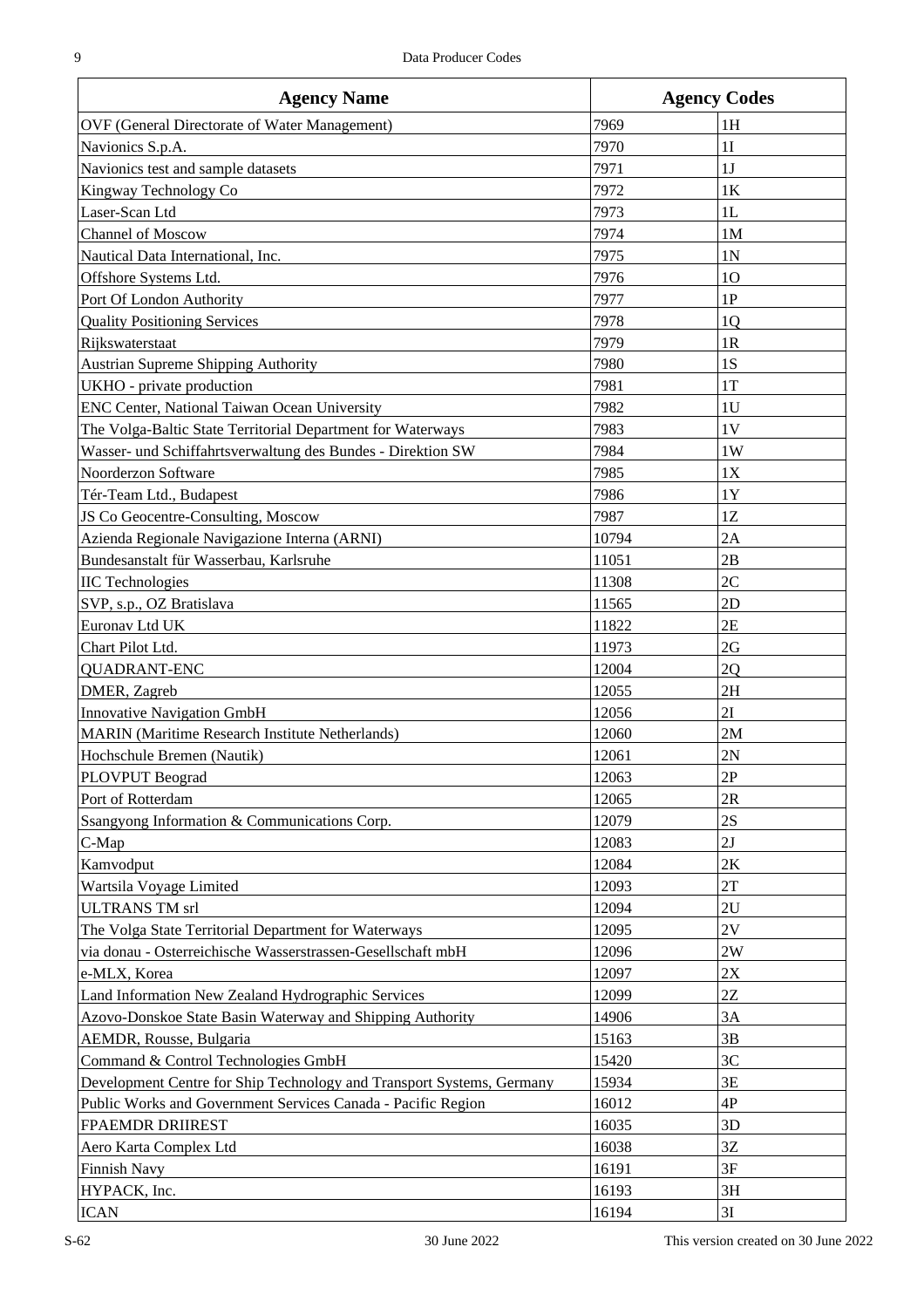| <b>Agency Name</b>                                                                                                                               | <b>Agency Codes</b> |                |
|--------------------------------------------------------------------------------------------------------------------------------------------------|---------------------|----------------|
| Raymarine Ltd                                                                                                                                    | 16199               | 3N             |
| Ocean Surveys Inc.                                                                                                                               | 16200               | 3 <sub>O</sub> |
| Pechora Waterways and Navigation Board                                                                                                           | 16201               | 3P             |
| A.F.D.J. R.A. Galati                                                                                                                             | 16203               | 3R             |
| Leidos                                                                                                                                           | 16204               | 3S             |
| <b>Tresco Navigation Systems</b>                                                                                                                 | 16205               | 3T             |
| US Army Corps of Engineers - Channel Condition Data                                                                                              | 16206               | 3U             |
| The Volga-Don Waterways And Navigation Board                                                                                                     | 16207               | 3V             |
| Wasserschutzpolizei-Schule                                                                                                                       | 16208               | 3W             |
| Arctic and Antarctic Research Institute (AARI) of the Russian Federal Service<br>for Hydrometeorology and Environmental Monitoring (Roshydromet) | 19018               | 4A             |
| BaikalChart, Russia                                                                                                                              | 19275               | 4B             |
| Rheinschifffahrtsdirektion (RSD) Basel                                                                                                           | 19532               | 4C             |
| Environmental Systems Research Institute (ESRI)                                                                                                  | 20046               | 4E             |
| <b>GEOMOD</b>                                                                                                                                    | 20122               | 4G             |
| SHOM test data                                                                                                                                   | 20127               | 4L             |
| Canadian Ice Service                                                                                                                             | 20306               | 4I             |
| MeteoConsult                                                                                                                                     | 20311               | 4N             |
| <b>MD</b> Atlantic Technologies                                                                                                                  | 20315               | 4R             |
| <b>ADVETO Advanced Technology AB</b>                                                                                                             | 20316               | 4S             |
| OOO Tekhpromcomplect                                                                                                                             | 20317               | 4T             |
| Center for Coastal & Ocean Mapping/Joint Hydrographic Center, University of<br>New Hampshire                                                     | 20318               | 4U             |
| Voies Navigables de France (VNF)                                                                                                                 | 20319               | 4V             |
| Fachstelle fuer Geoinformationen Sued beim WSA Regensburg                                                                                        | 20320               | 4W             |
| C-Map Russia                                                                                                                                     | 20323               | 4Z             |
| American Commercial Lines (ACL), Inc.                                                                                                            | 23130               | 5A             |
| CRUP d.o.o., Croatia                                                                                                                             | 23644               | 5C             |
| River Transport Authority (RTA), Egypt                                                                                                           | 24158               | 5E             |
| SeaZone Solutions                                                                                                                                | 24168               | 5Z             |
| <b>Bremer Schiffsmeldedienst</b>                                                                                                                 | 24181               | 5B             |
| Wasser- und Schifffahrtsverwaltung des Bundes - WSA Bremerhaven                                                                                  | 24203               | 5Χ             |
| European Inland ECDIS Expert Group                                                                                                               | 24418               | 5I             |
| Hydrographic Office of the Sarawak Marine Department                                                                                             | 24422               | 5M             |
| <b>NAVTRON SRL</b>                                                                                                                               | 24423               | 5N             |
| Safe Trip SA, Argentina                                                                                                                          | 24425               | 5P             |
| State Federal Unitary Enterprise NW Regional Production Centre of<br>Geoinformation and Mine Surveying Centre, "Sevzapgeoinform" (Russia)        | 24427               | 5R             |
| United Kingdom Royal Navy                                                                                                                        | 24430               | 5U             |
| Wasser- und Schifffahrtsverwaltung des Bundes - WSA Cuxhaven                                                                                     | 24432               | 5W             |
| <b>TEC Asociados</b>                                                                                                                             | 24455               | 5T             |
| <b>AMEC</b>                                                                                                                                      | 27242               | 6A             |
| C-Tech SRL, Romania                                                                                                                              | 27499               | 6B             |
| Guoy Consultancy Sdn Bhd                                                                                                                         | 27756               | 6C             |
| Navtor AS                                                                                                                                        | 28233               | 6N             |
| Panama Canal Authority                                                                                                                           | 28243               | 6P             |
| Mercuries Data Systems Ltd.                                                                                                                      | 28249               | 6F             |
| Hochschule Wismar Bereich Seefahrt (MSCW)                                                                                                        | 28266               | 6W             |
| U.S. Geological Survey (USGS) - Coastal and Marine Geology                                                                                       | 28542               | 6U             |
| Azerbaijan Navy, Service of Navigation and Oceanography                                                                                          | 31354               | 7A             |
| SevenCs GmbH                                                                                                                                     | 31868               | 7 <sup>C</sup> |
| Latincomp                                                                                                                                        | 32264               | 7L             |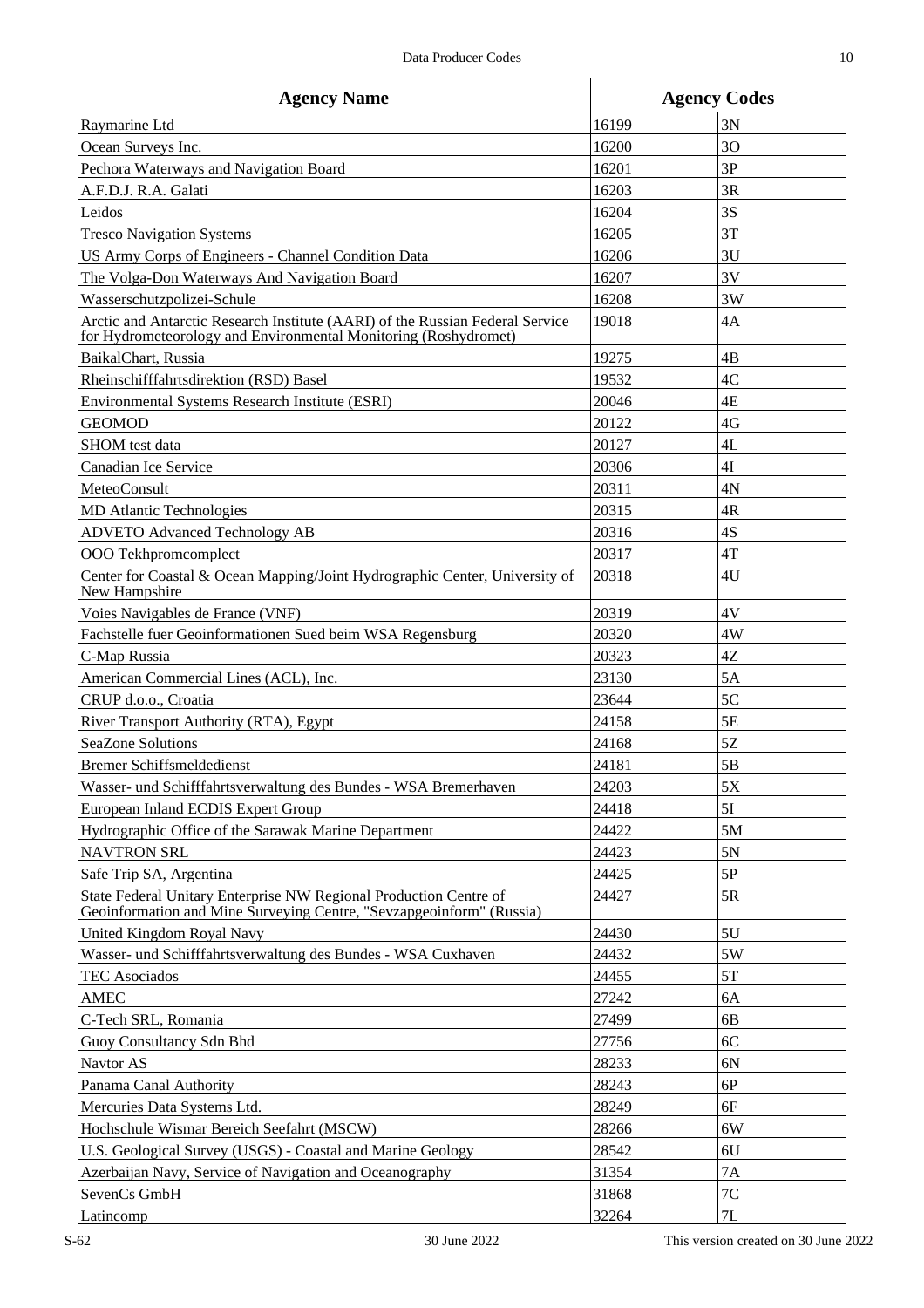| <b>Agency Name</b>                                                           | <b>Agency Codes</b> |                |
|------------------------------------------------------------------------------|---------------------|----------------|
| ChartCo Limited                                                              | 32298               | 7J             |
| Marine Technology sp. o.o.                                                   | 32320               | 7M             |
| <b>PETROBRAS</b>                                                             | 32323               | 7P             |
| Australian Hydrographic Office - Provisional and sample datasets             | 32328               | 7U             |
| Petroslav Hydroservice, Russia                                               | 32641               | 7H             |
| The Federal Service of Geodesy and Cartography of Russia                     | 32651               | 7R             |
| Centre Sevzapgeoinform (SZGI)                                                | 32652               | 7S             |
| Terra Corp                                                                   | 32653               | 7T             |
| De Vlaamse Waterweg                                                          | 32655               | 7V             |
| Waterwegen en Zeekanaal                                                      | 32656               | 7W             |
| L-3 Communications Oceania Limited                                           | 35466               | <b>8A</b>      |
| Seebyte Ltd.                                                                 | 35980               | 8C             |
| Abris, Llc                                                                   | 36363               | 8T             |
| ATLAS ELEKTRONIK GmbH                                                        | 36376               | <b>8E</b>      |
| CherSoft Ltd                                                                 | 39578               | <b>9A</b>      |
| National Navigation Authority of the Czech Republic                          | 39624               | 9 <sub>D</sub> |
| Chartworld Gmbh                                                              | 40092               | 9C             |
| <b>Hamburg Port Authority</b>                                                | 40865               | 9H             |
| Solutions from Silicon, Sydney                                               | 40876               | 9S             |
| Tresco Engineering byba                                                      | 40877               | <b>9T</b>      |
| Nobeltec, Inc                                                                | 40883               | 9Ζ             |
| Marine Geodesy LLC                                                           | 42000               | 6 <sub>D</sub> |
| PD Ports                                                                     | 42001               | 6G             |
| The Enisei State Territorial Department for Waterways                        | 42002               | 9E             |
| David Evans and Associates, Inc.   Marine Services Division                  | 42003               | 4D             |
| The Severnaya Dvina State Territorial Department for Waterways               | 42004               | 6S             |
| <b>TCarta Marine</b>                                                         | 42005               | 6T             |
| Terra OOO                                                                    | 42006               | 2O             |
| Maju Geohydro Sdn Bhd                                                        | 42008               | M8             |
| Service Public de Wallonie                                                   | 42009               | 9W             |
| Nautical Publications Gmbh                                                   | 42010               | 5V             |
| OceanWise                                                                    | 42011               | 40             |
| Port of Antwerp (Havenbedrijf Antwerpen NV van publiek recht)                | 42012               | 8V             |
| Grand Port Maritime du Havre                                                 | 42013               | 4H             |
| Grand Port Maritime de Rouen                                                 | 42016               | 6R             |
| Imray Laurie Norie & Wilson Ltd                                              | 42017               | <b>6I</b>      |
| Federal Agency for Maritime and River Transport (FAMRT)                      | 42018               | <b>8R</b>      |
| Port de Barcelona, España                                                    | 42019               | 7B             |
| CoVadem                                                                      | 42020               | 9V             |
| Sorlingas Data Services Ltd                                                  | 42021               | <b>8S</b>      |
| <b>MAPMEDIA</b>                                                              | 42022               | M <sub>6</sub> |
| Meritaito Ltd (Arctia Group)                                                 | 42023               | 3M             |
| MORIS LLC (Marine and River Information Systems Llc)                         | 42024               | <b>8M</b>      |
| Lloyd's Register Voyage AS                                                   | 42025               | 3L             |
| Mapitech Ltd                                                                 | 42026               | 6M             |
| NAUTITEC GmbH & Co. KG                                                       | 42027               | 8N             |
| Hydrographic Science Research Center, The University of Southern Mississippi | 42028               | 9U             |
| VietNav Ltd, VIETNAM                                                         | 43456               | 6V             |
| Associated British Ports Southampton                                         | 44444               | 5S             |
| ConcENC OOO                                                                  | 44445               | 6E             |
| <b>CTC JSC</b>                                                               | 44446               | 2L             |